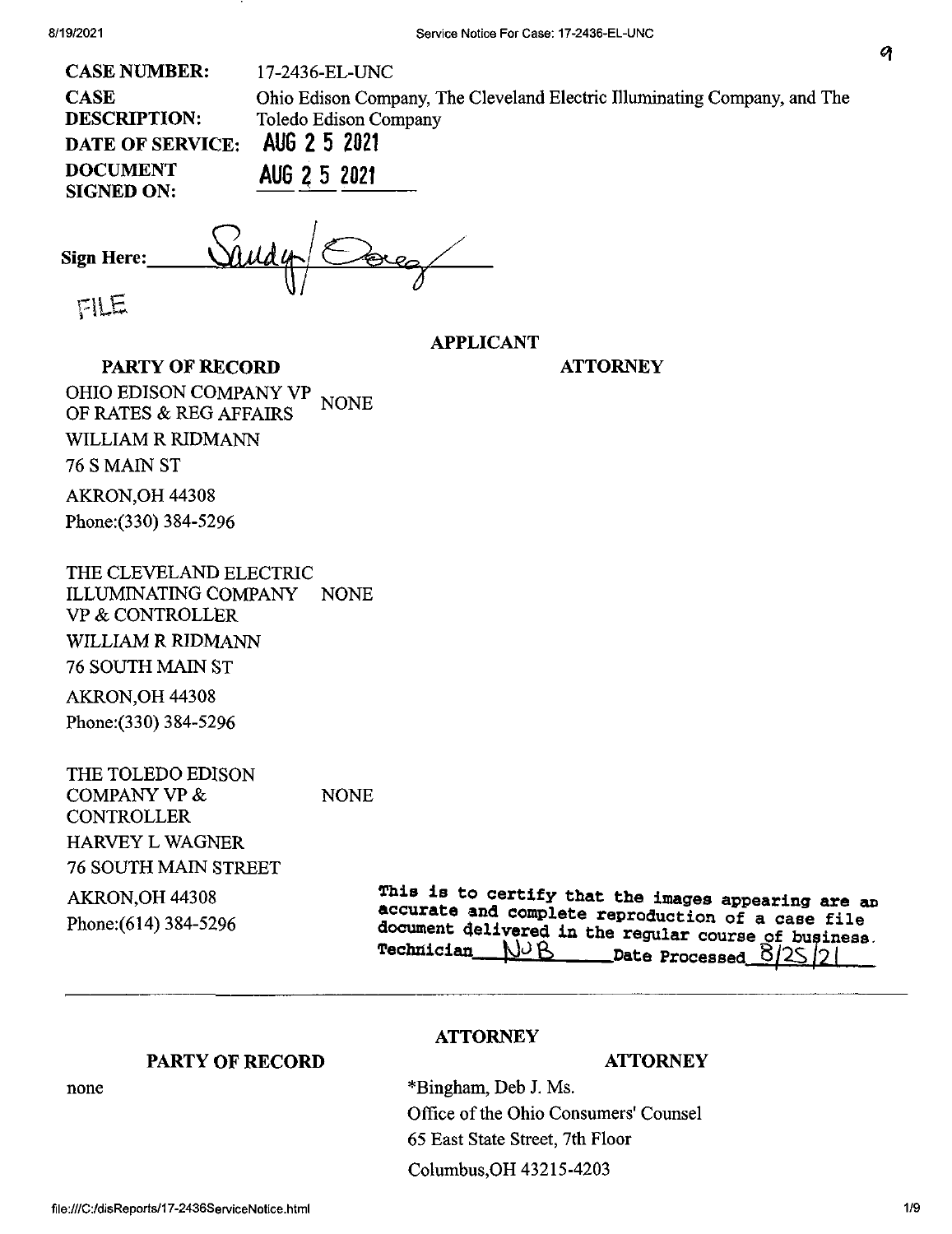| 8/19/2021 | Service Notice For Case: 17-2436-EL-UNC    |
|-----------|--------------------------------------------|
|           | Phone: 614-466-1311                        |
|           | Fax:614-466-9475                           |
|           | Email:debra.bingham@occ.ohio.gov           |
| none      | *Donoughe, Regan                           |
|           | IGS Energy                                 |
|           | 6100 Emerald Parkway                       |
|           | Dublin, OH 43016                           |
|           | Phone: (330) 242-1011                      |
|           | Email:regan.donoughe@igs.com               |
| none      | *Sweeney, Karen A                          |
|           | FirstEnergy                                |
|           | 76 South Main Street                       |
|           | Akron, OH 44308                            |
|           | Phone: 330-761-7889                        |
|           | Fax:330-255-1017                           |
|           | Email: ksweeney@firstenergycorp.com        |
| none      | *Whitfield, Angela Mrs.                    |
|           | Carpenter Lipps & Leland LLP               |
|           | 280 North High Street, Suite 1300          |
|           | Columbus, OH 43215                         |
|           | Phone: 614-365-4112                        |
|           | Fax:614-365-9145                           |
|           | Email:paul@carpenterlipps.com              |
| none      | *Petrucci, Gretchen L. Mrs.                |
|           | Vorys, Sater, Seymour and Pease            |
|           | 52 East Gay Street, P.O. Box 1008          |
|           | Columbus, OH 43216-1008                    |
|           | Phone: 614-464-5407                        |
|           | Fax:614-719-4793                           |
|           | Email:glpetrucci@vorys.com                 |
| none      | *Keaney, Mark T                            |
|           | Benesch, Friedlander, Coplan & Aronoff LLP |
|           | 41 S High Street Ste 2600                  |
|           | Columbus, OH 43215                         |
|           | Phone: (614) 223-9369                      |
|           | Fax:(614) 223-9330                         |
|           | Email:mkeaney@beneschlaw.com               |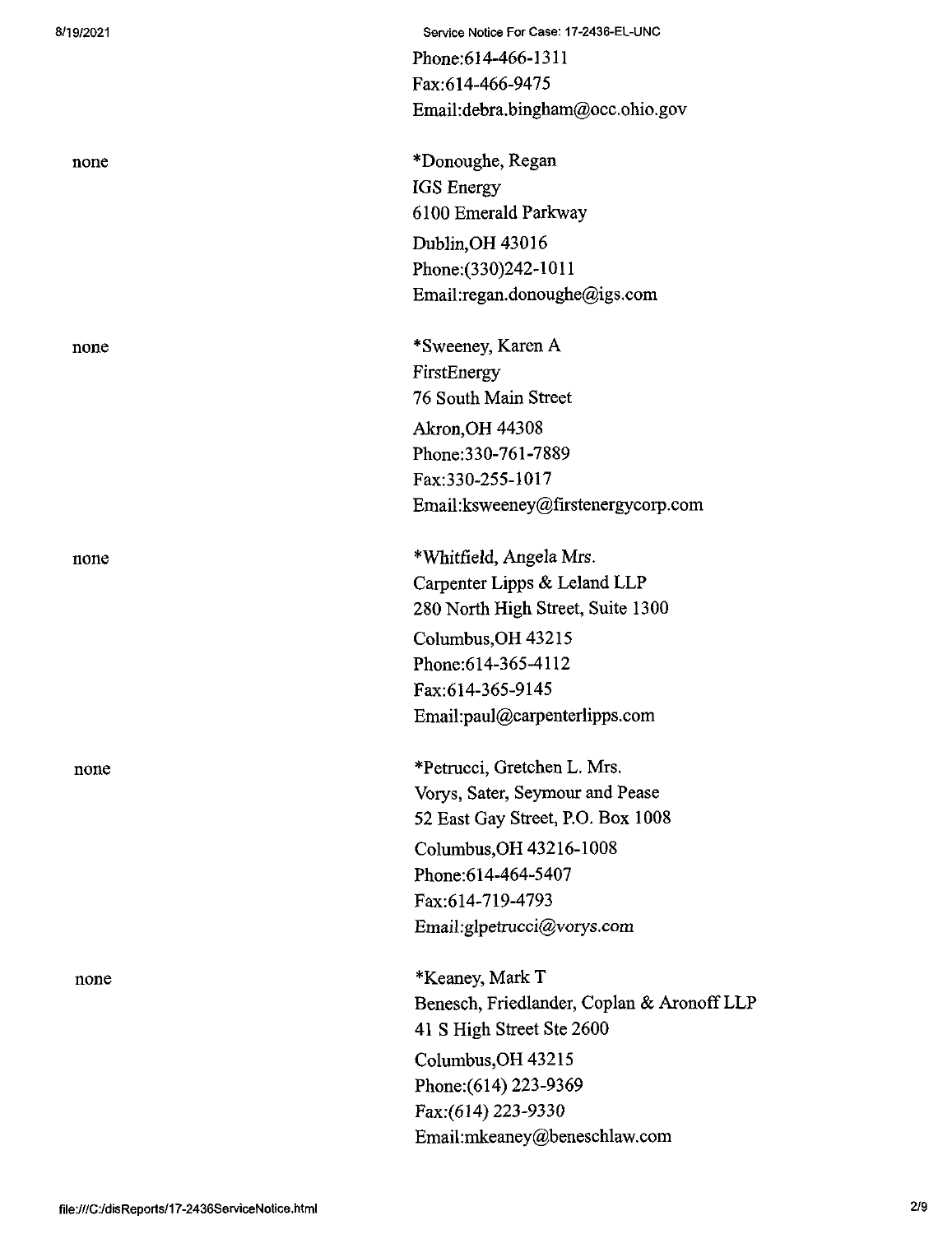| 8/19/2021 | Service Notice For Case: 17-2436-EL-UNC |
|-----------|-----------------------------------------|
| none      | *Dortch, Justin M Mr.                   |
|           | Kravitz, Brown & Dortch, LCC            |
|           | 65 East State Street                    |
|           | Suite 200                               |
|           | Columbus, OH 43215                      |
|           | Phone:614-464-2000                      |
|           | Fax:614-464-2002                        |
|           | Email:jdortch@kravitzllc.com            |
| none      | *Allen, Bethany                         |
|           | IGS Energy                              |
|           | 6100 Emerald Parkway                    |
|           | Dublin, OH 43016                        |
|           | Phone: (614) 659-5384                   |
|           | Email:bethany.allen@igs.com             |
| none      | *Glover, Rebekah J. Ms.                 |
|           | McNees Wallace & Nurick LLC             |
|           | 21 E. State Street                      |
|           | 17th Floor                              |
|           | Columbus, OH 43215                      |
|           | Phone: (614) 719-2855                   |
|           | Fax: (614) 469-4653                     |
|           | Email:rglover@mcneeslaw.com             |
| none      | *Hays, Thomas R. Mr.                    |
|           | 8355 ISLAND LN                          |
|           | MAINESVILLE, OH 45039-9537              |
|           | Phone: (419)410-7069                    |
|           | Email:trhayslaw@gmail.com               |
| none      | *Orahood, Teresa                        |
|           | Bricker & Eckler LLP                    |
|           | 100 South Third Street                  |
|           | Columbus, OH 43215-4291                 |
|           | Phone: (614) 227-4821                   |
|           | Fax:(614) 227-2390                      |
|           | Email:torahood@bricker.com              |
|           |                                         |

none \*Leppla, Miranda R Ms. The Ohio Environmental Council 1145 Chesapeake Avenue Suite I Columbus,OH 43212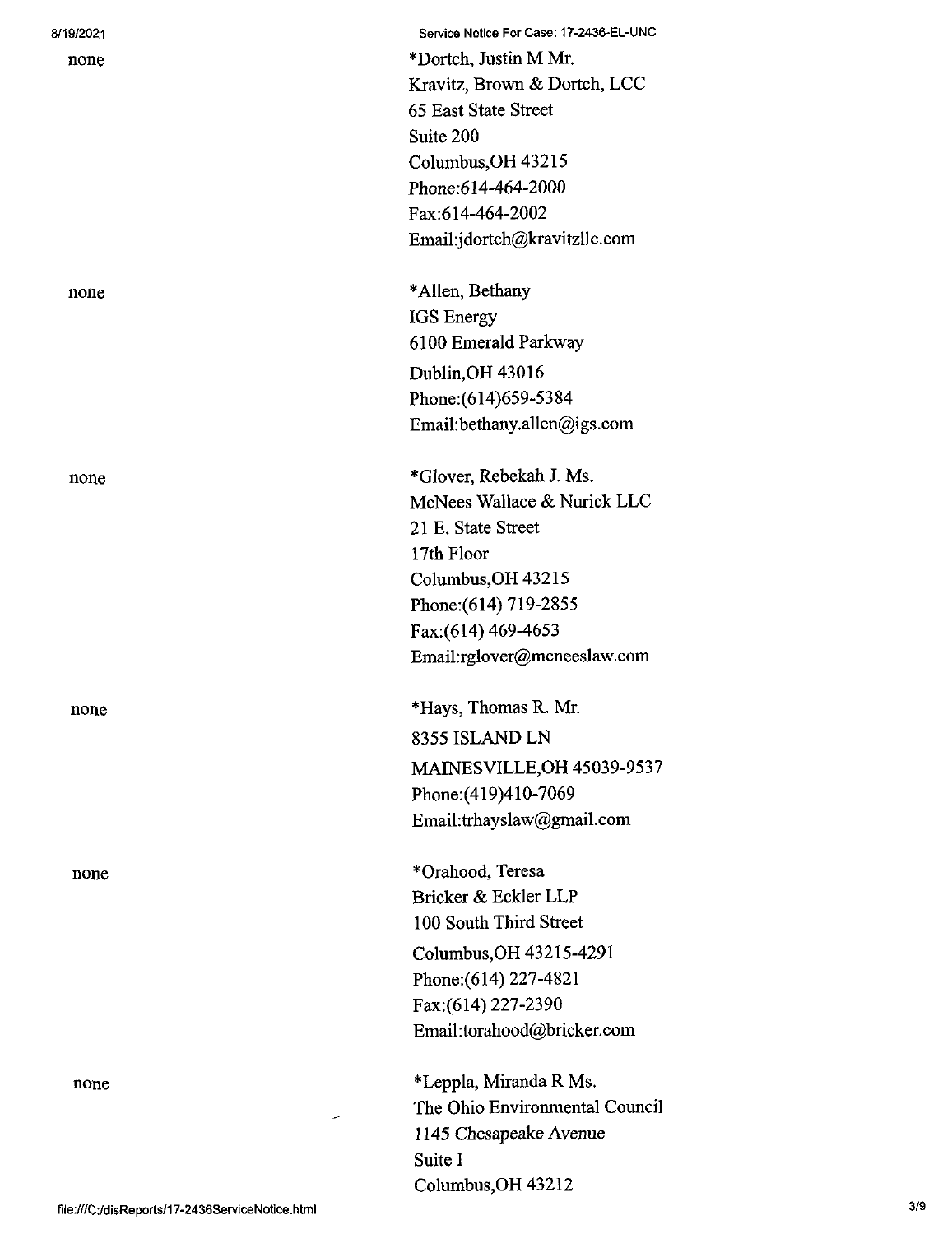| 8/19/2021 | Service Notice For Case: 17-2436-EL-UNC |
|-----------|-----------------------------------------|
|           | Phone: (614) 487-7506                   |
|           | Fax:(614)487-7506                       |
|           | Email:mleppla@theoec.org                |
| none      | KELTER, ROBERT ATTORNEY AT LAW          |
|           | ENVIRONMENTAL LAW & POLICY CENTER       |
|           | <b>35 EAST WACKER DRIVE</b>             |
|           | <b>SUITE 1600</b>                       |
|           | CHICAGO, IL 60601-2206                  |
|           | Phone: 312-795-3734                     |
|           | Fax:312-795-3730                        |
|           | Email:RKELTER@ELPC.ORG                  |
| none      | ZOLDAN, EVAN C                          |
|           | <b>413 5TH STREET</b>                   |
|           | ANN ARBOR, MI 48103                     |
| none      | *Williams, Jamie Ms.                    |
|           | Ohio Consumers' Counsel                 |
|           | 65 East State Street, 7th Floor         |
|           | Columbus, OH 43215-4213                 |
|           | Phone: 614-466-9547                     |
|           | Email:jamie.williams@occ.ohio.gov       |
| none      | *Doringo, Ryan A                        |
|           | Jones Day                               |
|           | 901 Lakeside Avenue E                   |
|           | Cleveland, OH 44114-1190                |
|           | Phone: (216) 586-3939                   |
|           | Fax:(216) 579-0212                      |
|           | Email:radoringo@jonesday.com            |
| none      | ECKERT, JOSHUA                          |
|           | FIRSTENERGY SERVICE COMPANY             |
|           | <b>76 SOUTH MAIN STREET</b>             |
|           | AKRON, OH 44308                         |
|           | Phone: 973-401-8838                     |
|           | Fax:330-384-3875                        |
|           | Email:JECKERT@FIRSTENERGYCORP.COM       |
| none      | *Scott, Tonnetta Y. Ms.                 |
|           | Ohio Attorney General                   |
|           | 30 East Broad Street                    |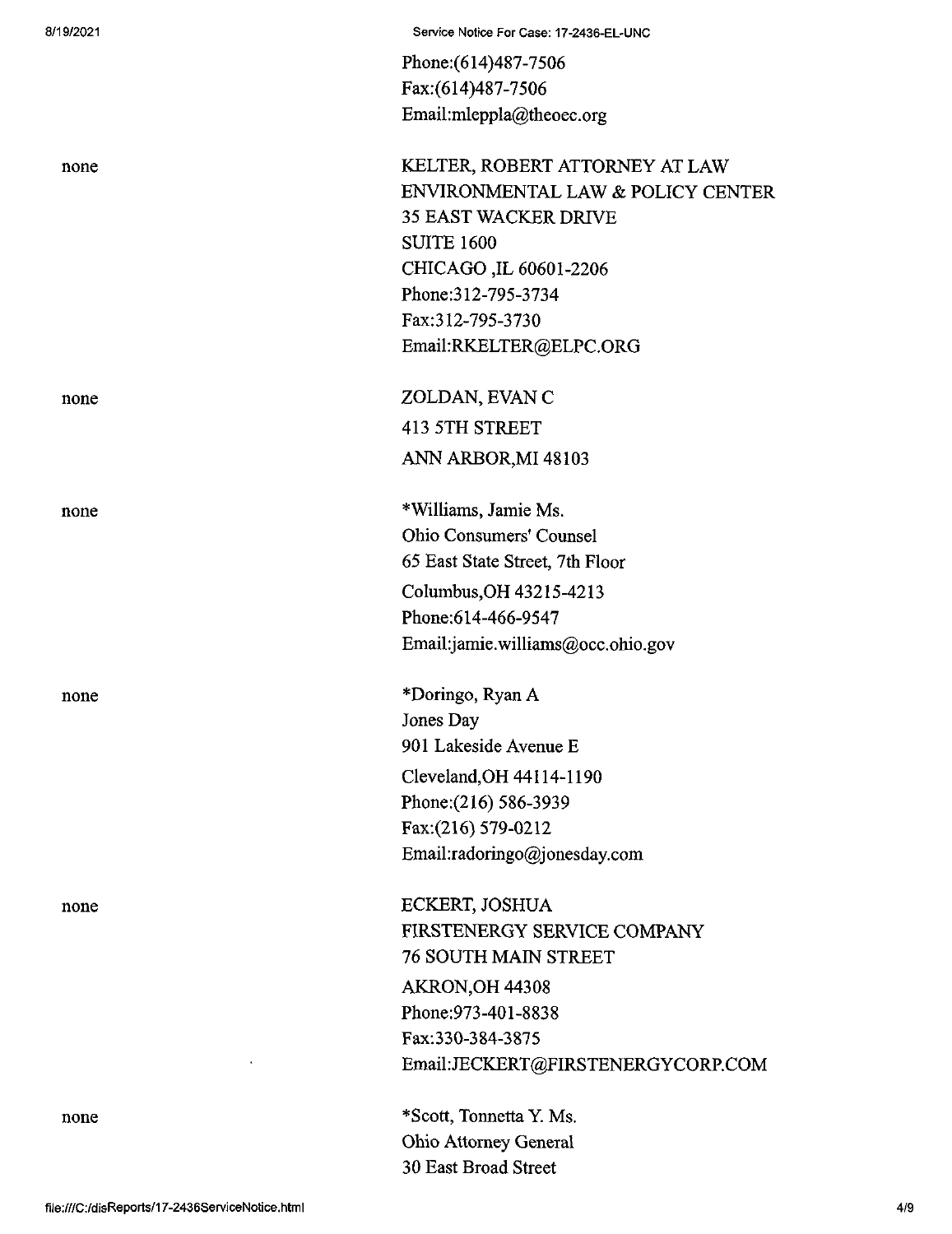| 8/19/2021 | Service Notice For Case: 17-2436-EL-UNC      |
|-----------|----------------------------------------------|
|           | Columbus, OH 43215                           |
|           | Phone: (614)466-4395                         |
|           | Fax: (614) 466-4395                          |
|           | Email:tonnetta.scott@ohioattorneygeneral.gov |
| none      | *Bojko, Kimberly W. Mrs.                     |
|           | Carpenter Lipps & Leland LLP                 |
|           | 280 North High Street                        |
|           | 280 Plaza Suite 1300                         |
|           | Columbus, OH 43215                           |
|           | Phone:614-365-4100                           |
|           | Fax:614-365-9145                             |
|           | Email:bojko@carpenterlipps.com               |
| none      | *Spencer, Ken Mr.                            |
|           | Armstrong & Okey, Inc.                       |
|           | 222 East Town Street, 2nd Floor              |
|           | Columbus, OH 43215                           |
|           | Phone: 614-224-9481                          |
|           | Fax:614-224-5724                             |
|           | Email:kspencer@aando.com                     |
| none      | *Betterton, Evan F Mr.                       |
|           | <b>IGS</b> Energy                            |
|           | 6100 Emerald Parkway                         |
|           | Dublin, OH 43016                             |
|           | Phone: (904)305-4584                         |
|           | Email:ebetterton@igsenergy.com               |
| none      | O'BRIEN, ANGELA                              |
|           | 65 EAST STATE STREET, 7TH FLOOR              |
|           | COLUMBUS, OH 43215                           |
|           | Phone:614-466-9531                           |
|           | Email:ANGELA.OBRIEN@OCC.OHIO.GOV             |
| none      | *Fischer, Mary E. Ms.                        |
|           | Public Utilities Commission of Ohio          |
|           | 180 E. Broad St.                             |
|           | Columbus, OH 43215                           |
|           | Phone: (614)466-0469                         |
|           | Email:mary.fischer@puco.ohio.gov             |
| none      | *Chilcote, Heather A.                        |
|           |                                              |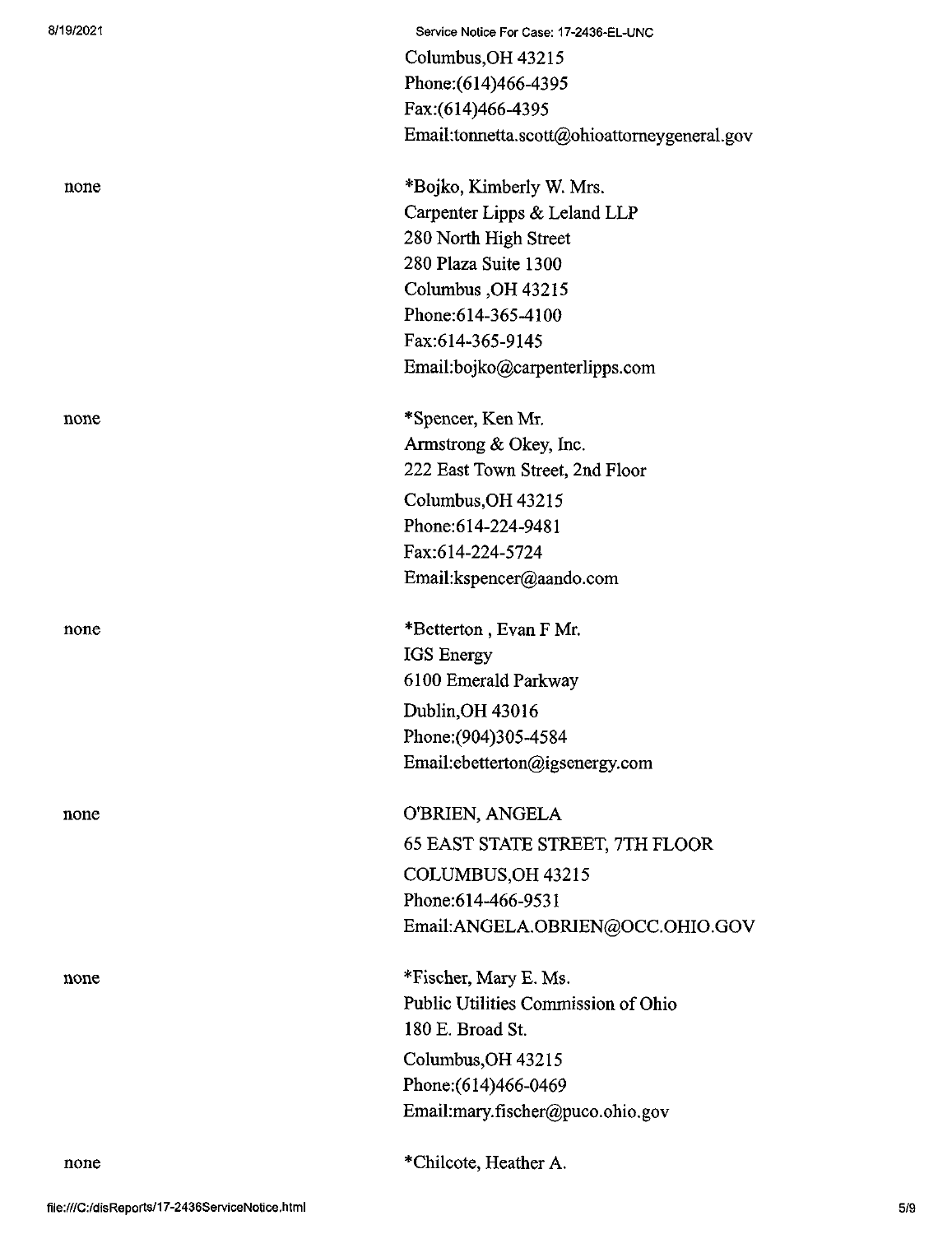|                                                 | Public Utilities Commission of Ohio  |     |
|-------------------------------------------------|--------------------------------------|-----|
|                                                 | 180 East Broad Street                |     |
|                                                 | Columbus, OH 43215                   |     |
|                                                 | Phone: (614) 466-0407                |     |
|                                                 | Email:heather.chilcote@puco.ohio.gov |     |
| none                                            | *Stinson, Dane                       |     |
|                                                 | Bricker & Eckler                     |     |
|                                                 | 100 South Third Street               |     |
|                                                 | Columbus, OH 43215                   |     |
|                                                 | Phone: (614) 227-4854                |     |
|                                                 | Fax: (614) 227-2390                  |     |
|                                                 | Email:dstinson@bricker.com           |     |
| none                                            | ROYER, BARTH E                       |     |
|                                                 | <b>BARTH E ROYER LLC</b>             |     |
|                                                 | XXXXXXXXXXXX2740 EAST MAIN STREET    |     |
|                                                 | BEXLEY, OH 43209                     |     |
|                                                 | Phone: 614-385-1937                  |     |
|                                                 | Fax:614-360-3529                     |     |
|                                                 | Email:BarthRoyer@aol.com             |     |
| none                                            | *Staff, Docketing                    |     |
|                                                 | Docketing                            |     |
|                                                 | 180 East Broad Street                |     |
|                                                 | 11th Floor                           |     |
|                                                 | Columbus, OH 43215                   |     |
|                                                 | Phone: 614-466-4095                  |     |
|                                                 | Fax:614-466-0313                     |     |
|                                                 | Email:docketing@puco.ohio.gov        |     |
| none                                            | *Pritchard, Matthew R. Mr.           |     |
|                                                 | McNees Wallace & Nurick              |     |
|                                                 | 21 East State Street                 |     |
|                                                 | 17th Floor                           |     |
|                                                 | Columbus, OH 43215                   |     |
|                                                 | Phone:614-719-2840                   |     |
|                                                 | Fax:614-469-4653                     |     |
|                                                 | Email:mpritchard@mcneeslaw.com       |     |
| none                                            | *Kelter, Robert Mr.                  |     |
|                                                 | Environmental Law & Policy Center    |     |
|                                                 | 35 East Wacker Drive, Suite 1600     |     |
|                                                 | Chicago, IL 60601                    |     |
| file:///C:/disReports/17-2436ServiceNotice.html |                                      | 6/9 |

Service Notice For Case: 17-2436-EL-UNC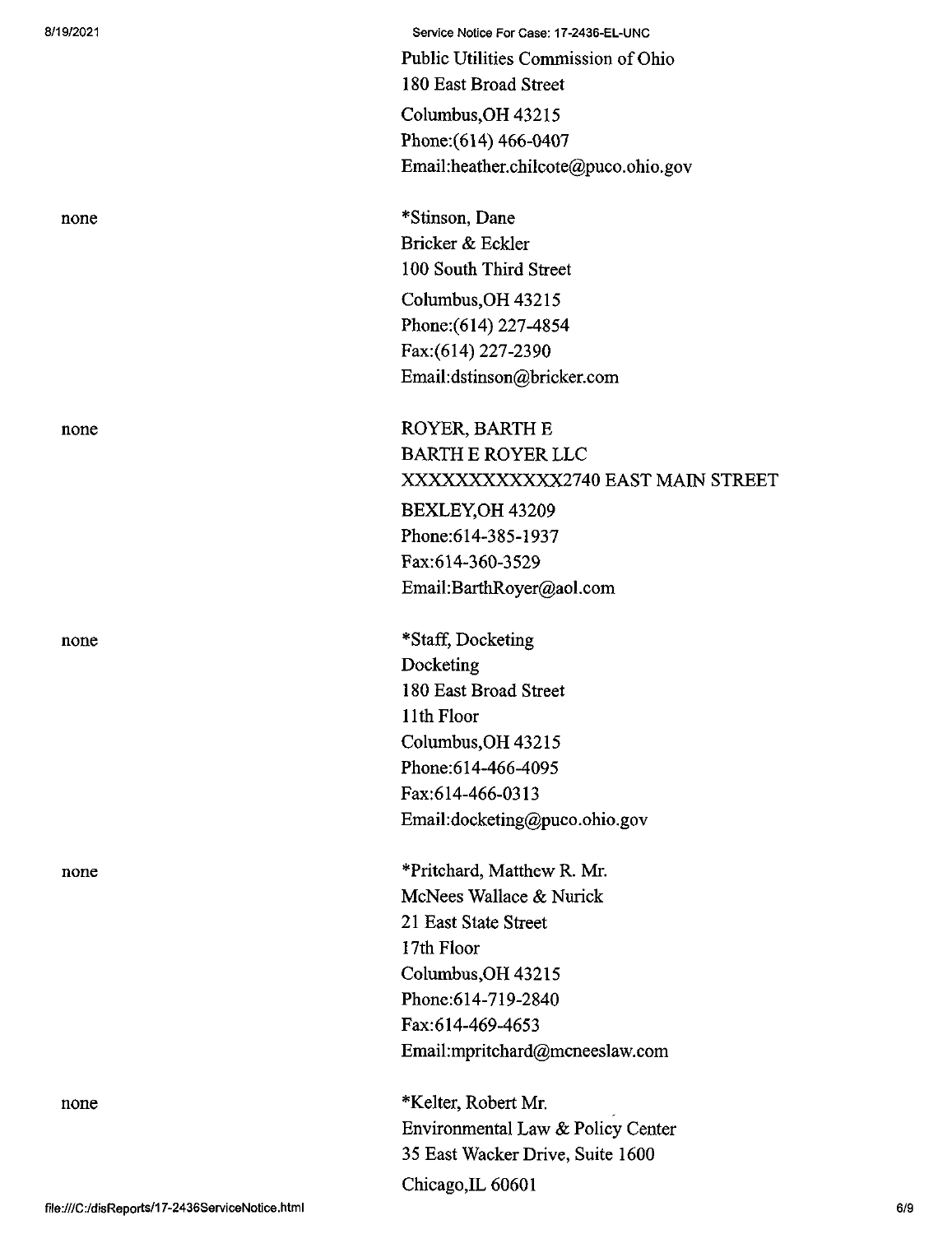Phone:312-795-3734 Fax:312-795-3730 Email:rkelter@elpc.org

none \*Kurtz, Michael L. Mr. Boehm, Kurtz & Lowry 36 E. Seventh St., Suite 1510 Cincinnati,OH 45202 Phone:(513)421-2255 Fax:(513)421-2764 Email:mkurtz@bkllawfirm.com

none \*Lang, James F Mr. Calfee Halter & Griswold LLP 1200 Huntington Center 41 South High Street Columbus,OH 43215 Phone:614-621-1500 Fax:214-241-0816 Email:jlang@calfee.com

none \*Fykes, Lucas A. Mr. Whitt Sturtevant LLP 88 E. Broad Street, Ste 1590 Columbus,OH 43215 Phone:(614)405-8716 Fax:(614)675-9448 Email:fykes@whitt-sturtevant.com

none \*Yip, Yvette L Ms. Ohio Attorney General's Office - Public Utilities 30 East Broad Street, 16th Floor Columbus,OH 43215

> Phone:614-466-4397 Fax:866-431-4694 Email:yvette.yip@ohioattomeygeneral.gov

none \*Healey, Christopher Mr. Office of the Ohio Consumers' Counsel 65 E State Street Suite 700 Columbus,OH 43215 Phone:614-466-9571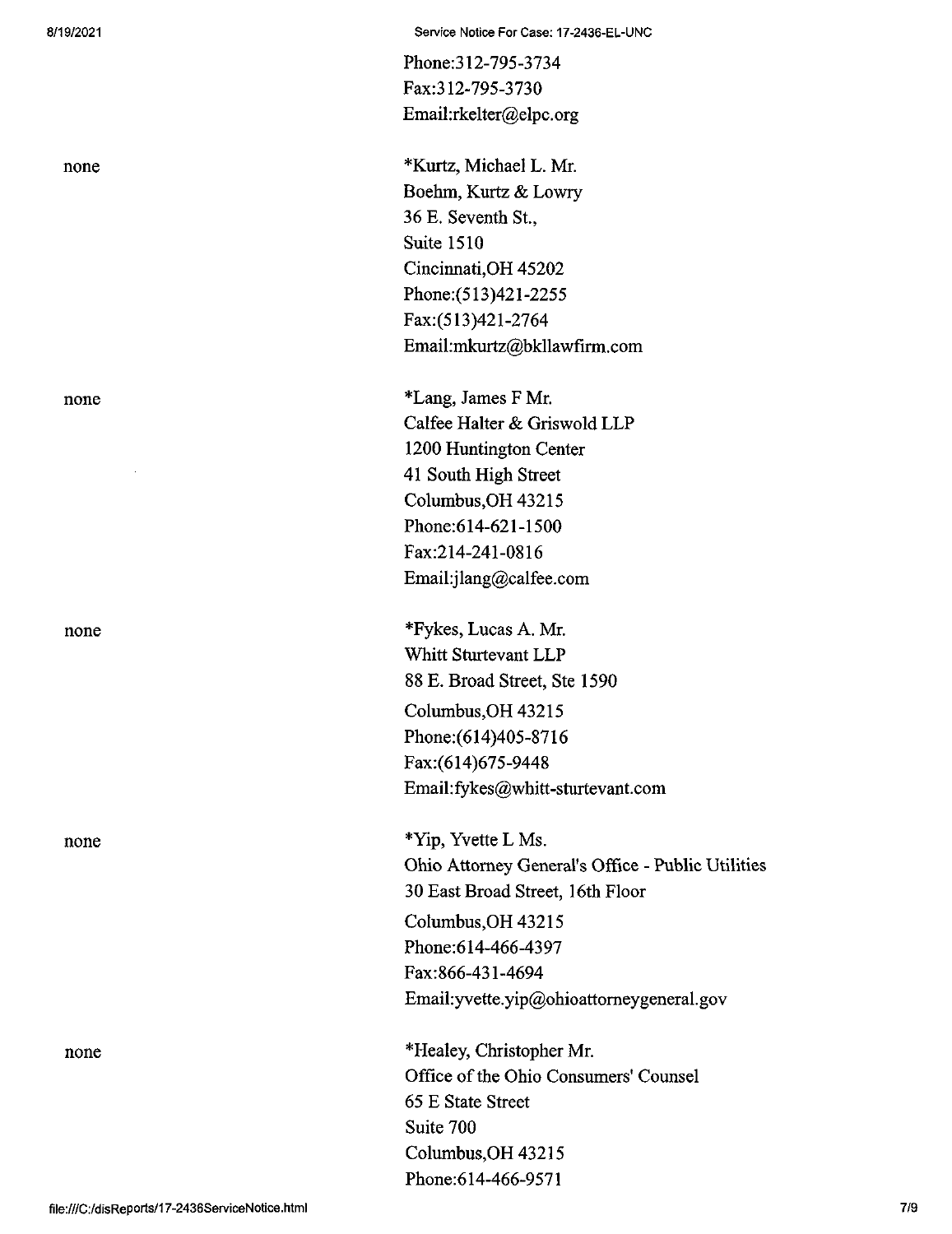8/19/2021 Service Notice For Case: 17-2436-EL-UNC Email:christopher.healey@occ.ohio.gov

none HEALEY, CHRISTOPHER 65 E STATE STREET SUITE 700 COLUMBUS,OH 43215 Phone:614-466-9571 Email:CHRISTOPHER.HEALEY@OCC.OHIO.GOV

none COX, ANTHONY A 118 W. STREETSBORO ST #95 HUDSON ,HO 44236-2711 Phone:330-656-1266 Email:COXESQ@YAHOO.COM

## **INTERVENOR**

| <b>PARTY OF RECORD</b>                                   |             | <b>ATTORNEY</b> |
|----------------------------------------------------------|-------------|-----------------|
| ENVIRONMENTAL LAW & POLICY CENTER                        | <b>NONE</b> |                 |
| 21 WEST BROAD STREET                                     |             |                 |
| <b>SUITE 800</b>                                         |             |                 |
| COLUMBUS, OH 43215-4189                                  |             |                 |
| Phone:614-488-3301                                       |             |                 |
|                                                          |             |                 |
| <b>INDUSTRIAL ENERGY USERS OF OHIO</b>                   | <b>NONE</b> |                 |
| <b>MATTHEW R. PRITCHARD</b>                              |             |                 |
| MCNEES WALLACE & NURICK LLC FIFTH THIRD<br><b>CENTER</b> |             |                 |
| 21 EAST STATE ST 17TH FLOOR                              |             |                 |
| COLUMBUS, OH 43215                                       |             |                 |
| Phone: (614) 469-8000                                    |             |                 |
|                                                          |             |                 |
| <b>INTERSTATE GAS SUPPLY INC</b>                         | <b>NONE</b> |                 |
| <b>JOSEPH E. OLIKER</b>                                  |             |                 |
| <b>6100 EMERALD PARKWAY</b>                              |             |                 |
| <b>DUBLIN, OH 43016</b>                                  |             |                 |
| Phone: 614-659-5000                                      |             |                 |
|                                                          |             |                 |
| <b>OHIO CONSUMERS' COUNSEL</b>                           | <b>NONE</b> |                 |
| <b>TERRY L ETTER</b>                                     |             |                 |
| <b>65 EAST STATE STREET</b>                              |             |                 |
| 7TH FLOOR                                                |             |                 |